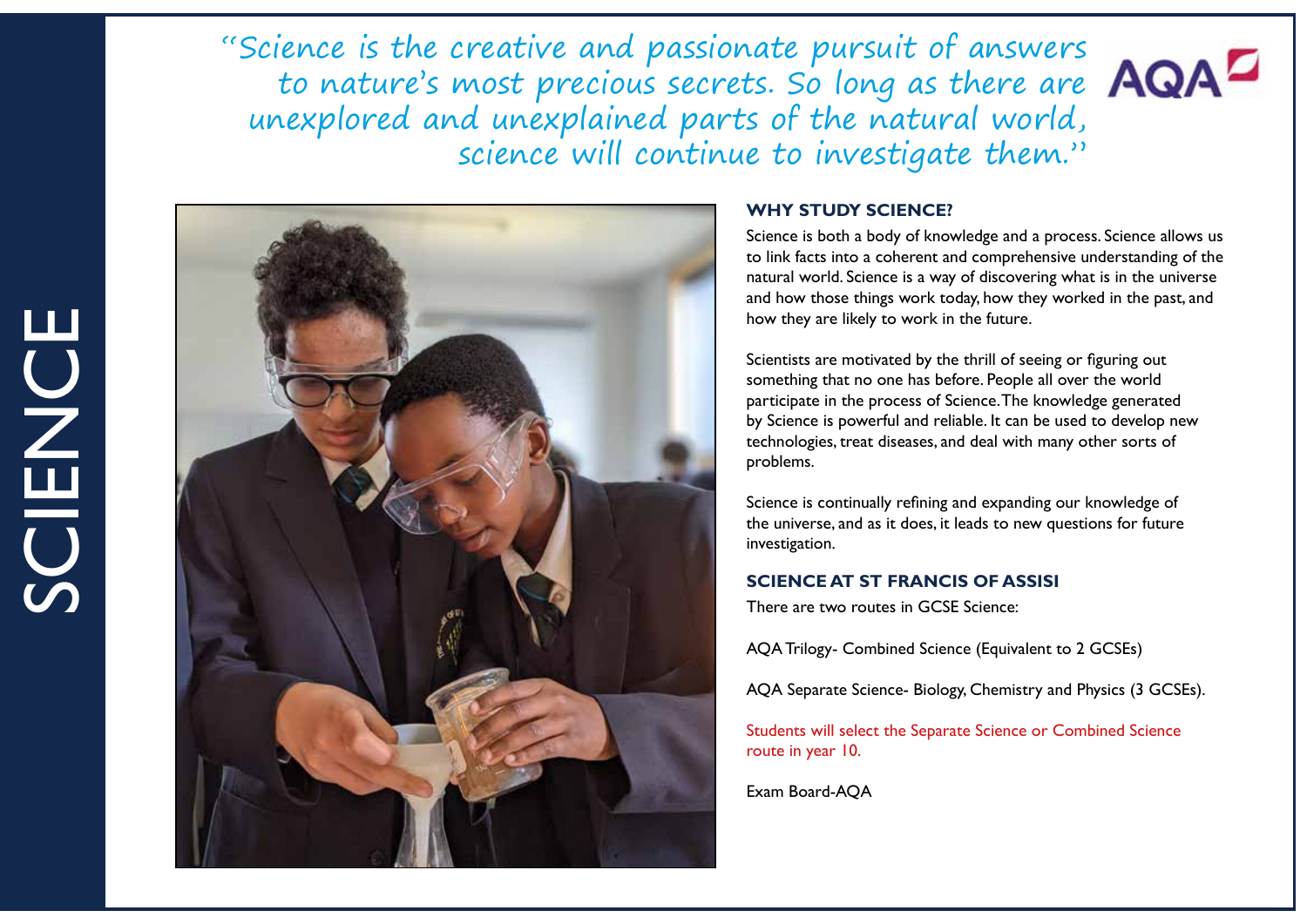## **WHAT WILL I STUDY?** And the study of the study of the study of the study of the study of the study of the study of the study of the study of the study of the study of the study of the study of the study of the study of th

You will study the AQA specification and study Biology, Chemistry and Physics with three specialist teachers.

You will be studying all the parts of what good Science is at GCSE: whether it be investigating, observing, experimenting, or testing out ideas and thinking about them. The way scientific ideas flow through the course will support you in building a deep understanding of Science. This will involve talking about, reading, and writing about science plus the actual doing, as well as representing Science in its many forms both mathematically and visually through models. You will be encouraged and supported in the development of scientific thinking; experimental skills and strategies; and analysis and evaluation of scientific data.

# **HOW WILL I BE ASSESSED?**

## **AQA Trilogy- Combined Science Equivalent to 2 GCSEs**



 $\checkmark$ 

 $\checkmark$ 

 $\checkmark$ 

You will be assessed on your knowledge and understanding of the Fou will be assessed on your knowledge and understanding of the last expansion  $\mathcal{C}$  and the use of apparatus  $\mathcal{C}$ and techniques.

There will be 6 exams in total 2 in Biology 2 in Chemistry 2 in Physics

The total marks across all 6 papers will equate to two GCSE grades. Each written exam will last 1 hour 15 minutes and have 70 marks available.  $\checkmark$ 

The questions will range from multiple choice, structured, closed short answer, and open response.

There is the option of either foundation or higher tier and a grade range of 9-9 to 1-1.

Lessons will be engaging, challenging, and thought provoking. You will be taught by Science specialists, each with subject knowledge in Biology, Chemistry and Physics.

Your teachers will help you understand the subject better by teaching you how to consolidate the key scientific concepts and apply these to unfamiliar situations, by developing your skills as a scientist and to master the manipulative skills required for further study or jobs in STEM subjects.

# **HOW WILL I BE ASSESSED?**

## **AQA Separate Science Biology, Chemistry and Physics Equivalent to 3 GCSEs**



 $\checkmark$ 

 $\checkmark$ 

 $\checkmark$ 

You will be assessed on your knowledge and understanding of the key ideas in Biology, Chemistry and Physics; and the use of apparatus and techniques.

#### There will be 6 exams in total  $\checkmark$

2 Biology papers will equate to a GCSE grade in Biology. 2 Chemistry papers will equate to a GCSE grade in Chemistry. 2 Physics papers will equate to a GCSE grade in Physics.



The total marks across all 6 papers will equate to 3 GCSE grades if following the Separate Science route.

- Each written exam will last 1 hour 55 minutes and have 70 marks available.
- The questions will range from multiple choice, structured, closed short answer, and open response.  $\checkmark$ 
	- There is the option of either foundation or higher tier and a grade range of 9-9 to 1-1.